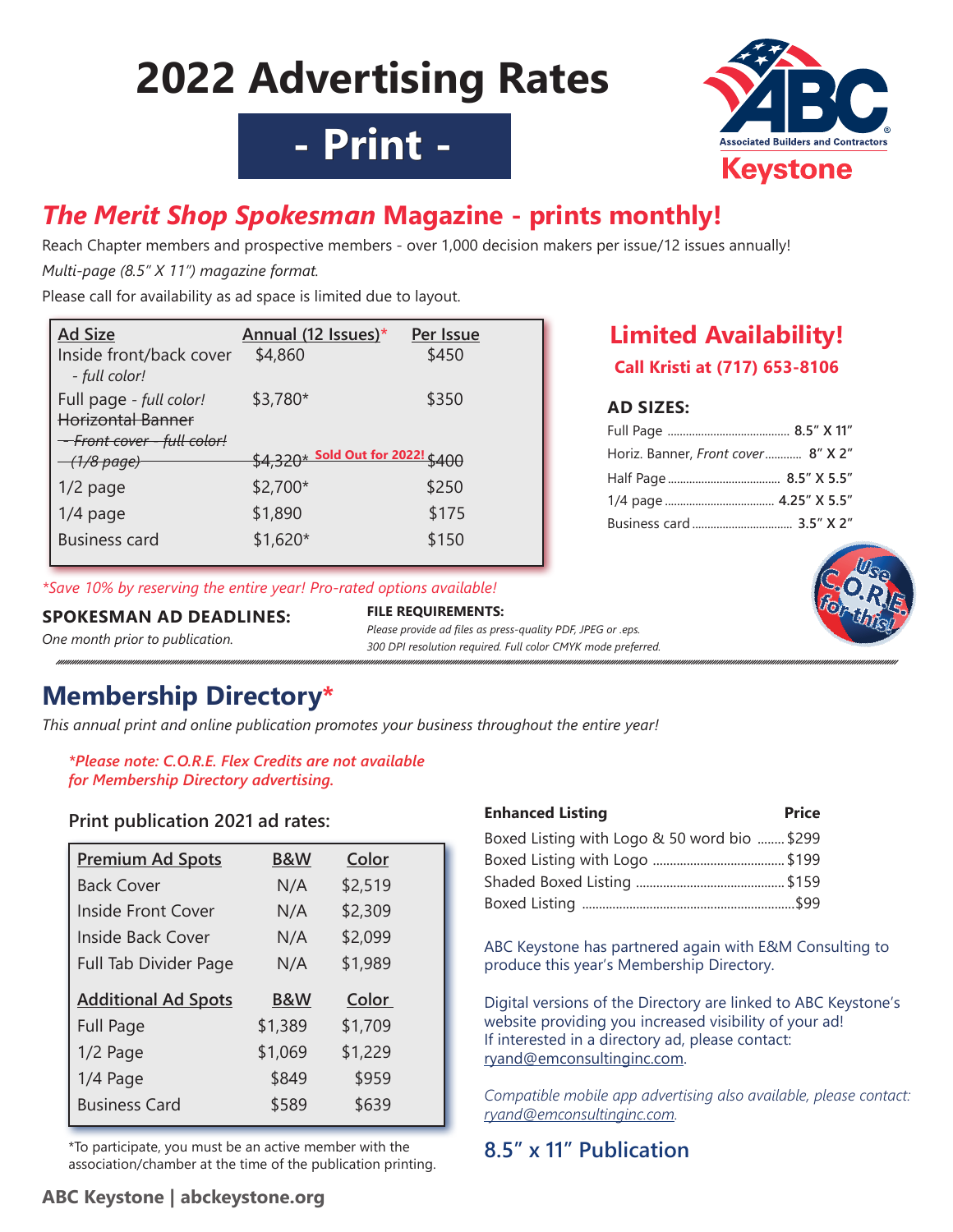# **2022 Advertising Rates**



# **- Print -**

## **Course Catalog - Yearly Education Resource**

This print publication features upcoming career development, education and safety training opportunities. The print distribution of 3,000 includes primary contacts at member firms, committee members, industry partners, and prospective members. Each course catalog is also viewed as an e-pub on the Chapter website.

Please call for availability as ad space is limited due to layout.

| <b>Ad Size</b>                          | Yearly |
|-----------------------------------------|--------|
| Business card ad within course listings |        |
| - Grayscale only                        | \$100  |
| Inside front cover (full color)         | \$500  |
| Inside back cover (full color)          | \$400  |

## **COURSE CATALOG AD DEADLINE:**

2022/2023 issue: *July 1, 2022*





## **AD SIZES:**

| Business card ad3.00" X 2.00"    |  |
|----------------------------------|--|
| Inside front cover5.375" X 9.75" |  |
|                                  |  |

## **FILE REQUIREMENTS:**

*Please provide ad files as press-quality PDF or JPEG. 300 DPI resolution required. CMYK color mode preferred.* 





## **ABC Keystone Website**

Visitors come to abckeystone.org daily to register for events and training and to seek more information about the construction industry, ABC, and its programs and services.

Ad includes link to your company website.

Please call for availability as ad space is limited due to layout.

## *\*Six month rate includes a 5% discount! \*\*Save 10% by reserving the entire year!*

| <b>Full Color</b>                                        | <b>Monthly</b> | Six Months* | Yearly** |
|----------------------------------------------------------|----------------|-------------|----------|
| Homepage Banner (1156 x 200 pixels)                      | \$149          | \$850       | \$1,609  |
| Training & Events Calendar<br>Banner (1156 x 200 pixels) | \$149          | \$850       | \$1,609  |

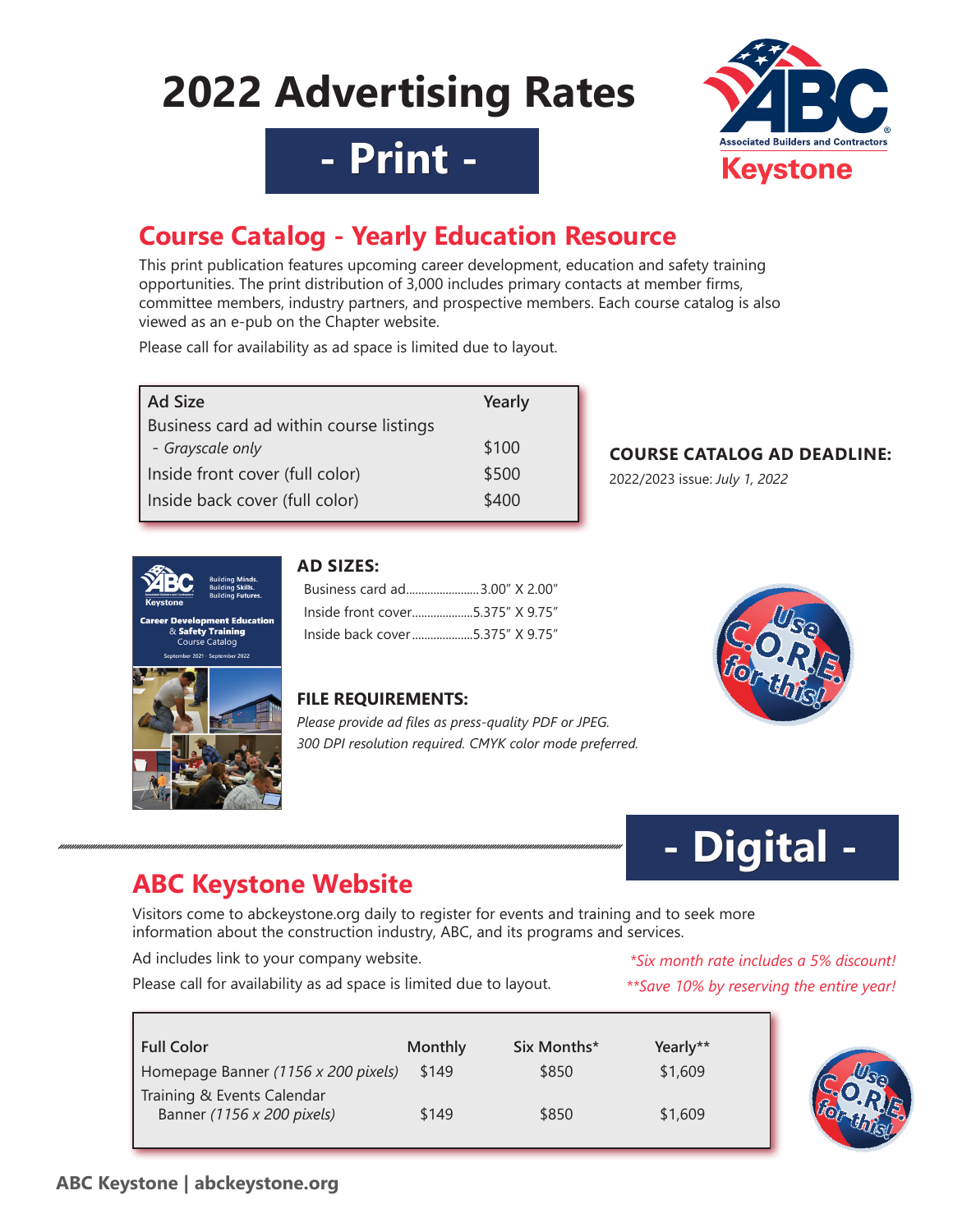# **2022 Advertising Rates**

**- Digital -**



## **Weekly E-Blasts**

## **E-newsletter/Events/Education/Advocacy**

ABC Keystone sends e-blasts focused on legislative alerts, information on upcoming education or networking opportunities, and a monthly e-newsletter that includes Chapter updates, member features, industry updates, and upcoming training and Chapter events. These weekly e-blasts reach over 6,500 industry professionals.

Ad includes link to your company website. Please call for availability as ad space is limited due to layout.

| <b>Full Color</b>                                                                                                                              | Per E-blast                               | Yearly (12 issues) |
|------------------------------------------------------------------------------------------------------------------------------------------------|-------------------------------------------|--------------------|
| Top square $(300 \times 250px)$                                                                                                                | \$75                                      | \$810**            |
| Only available in the montly full-feature Spokesman e-newsletter                                                                               |                                           |                    |
| Banner (1156 x 200px)<br>Choose: Full-feature Spokesman, Advocacy,<br>Events, and/or Education e-blasts<br>Guaranteed first-in-order placement | \$60                                      | $$648**$           |
| Banner (1156 x 200px)<br>Choose: Full-feature Spokesman, Advocacy,<br>Events, and/or Education e-blasts                                        | \$50                                      | $$540**$           |
| Variable placement                                                                                                                             | ** SAVE 10% by reserving the entire year! |                    |



# **Sponsor the Merit Shop Advocacy Blog**

ABC Keystone's Merit Shop Advocacy Blog is an informative digital piece that offers the latest news on legislative matters that affect your business.

Blogs are posted on the website (with your hyperlinked ad) and shared on social media. The e-blast reaches 6,500 industry professionals.

Ad includes link to your company website.

**Full Color Per Blog Entry Yearly (12 issues)** Banner \$50 \$540 *(1156 x 200px)*

\**\*SAVE 10% by reserving the entire year!*

**Use your FLEX Credits to promote your company!** Contact kristi@abckeystone.org for advertising details and to reserve your placement today. Design services available.